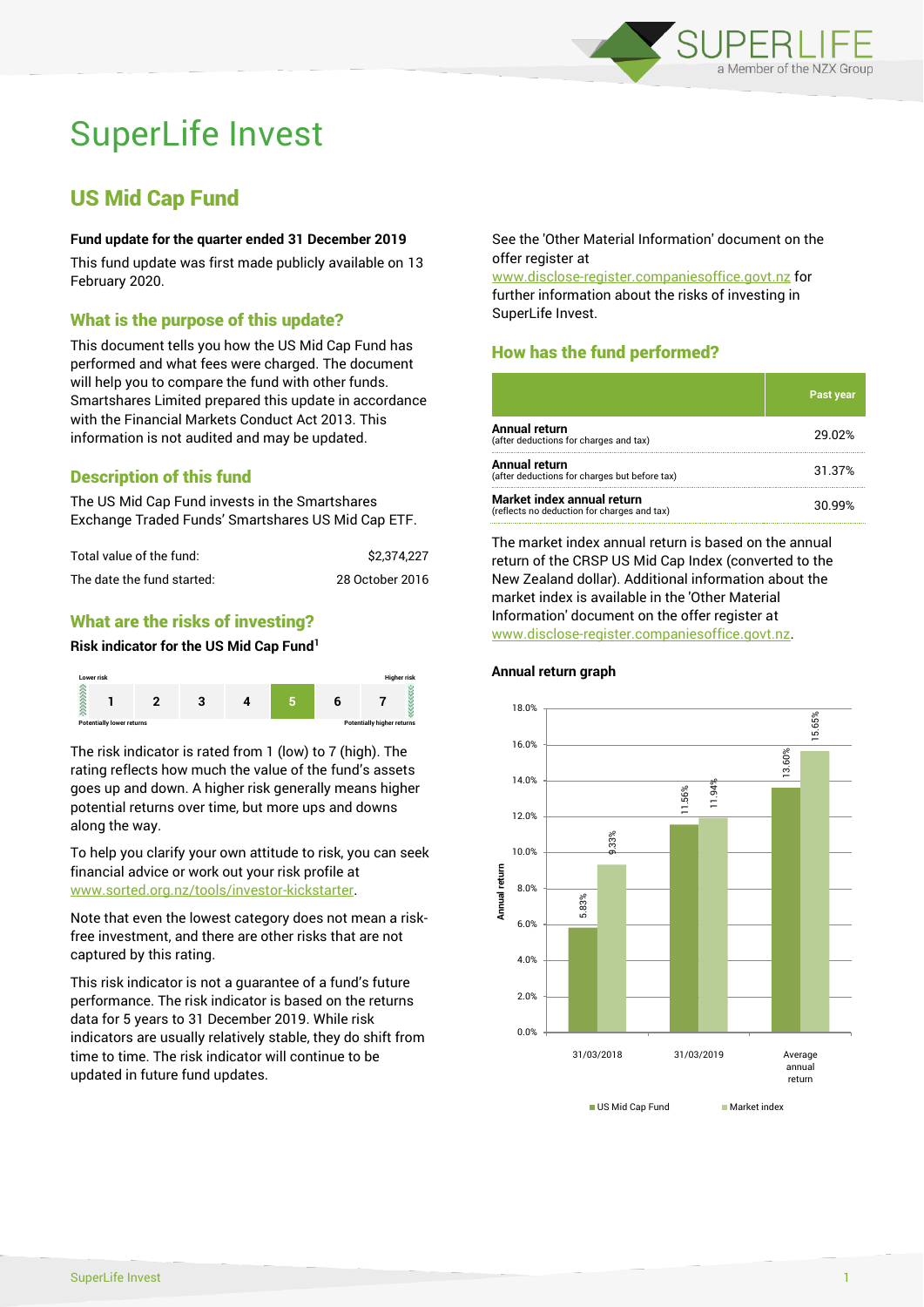

This shows the return after fund charges and tax for each year ending 31 March since the fund started. The last bar shows the average annual return since the fund started, up to 31 December 2019.

**Important:** This does not tell you how the fund will perform in the future.

Returns in this update are after tax at the highest prescribed investor rate (PIR) of tax for an individual New Zealand resident. Your tax may be lower.

#### What fees are investors charged?

Investors in the US Mid Cap Fund are charged fund charges. In the year to 31 March 2019 these were:

|                                                       | % per annum of fund's<br>net asset value |  |
|-------------------------------------------------------|------------------------------------------|--|
| <b>Total fund charges</b>                             | 0.47%                                    |  |
| Which are made up of:                                 |                                          |  |
| <b>Total management and administration</b><br>charges | 0.47%                                    |  |
| Including:                                            |                                          |  |
| Manager's basic fee                                   | 0.39%                                    |  |
| Other management and<br>administration charges        | 0.08%                                    |  |
| Other charges                                         | Dollar amount per investor               |  |
| Administration fee                                    | \$12 per annum                           |  |

Investors may also be charged individual action fees for specific actions or decisions (for example, if an investor has a financial adviser and has agreed to pay a fee to the adviser for providing financial advice). See the Product Disclosure Statement for SuperLife Invest for more information about those fees.

Small differences in fees and charges can have a big impact on your investment over the long term.

GST is included in the fund charges set out above.

#### Example of how this applies to an investor

Jess had \$10,000 in the fund and did not make any further contributions. At the end of the year, Jess received a return after fund charges were deducted of \$2,902 (that is 29.02% of her initial \$10,000). Jess paid other charges of \$12. This gives Jess a total return after tax of \$2,890 for the year.

#### What does the fund invest in?

#### **Actual investment mix**

This shows the types of assets that the fund invests in.



#### **Target investment mix**

This shows the mix of assets that the fund generally intends to invest in.

| <b>Asset Category</b>        | <b>Target asset mix</b> |
|------------------------------|-------------------------|
| Cash and cash equivalents    | 1.00%                   |
| New Zealand fixed interest   |                         |
| International fixed interest |                         |
| Australasian equities        |                         |
| International equities       | 99.00%                  |
| Listed property              |                         |
| Unlisted property            |                         |
| Commodities                  |                         |
| Other                        |                         |